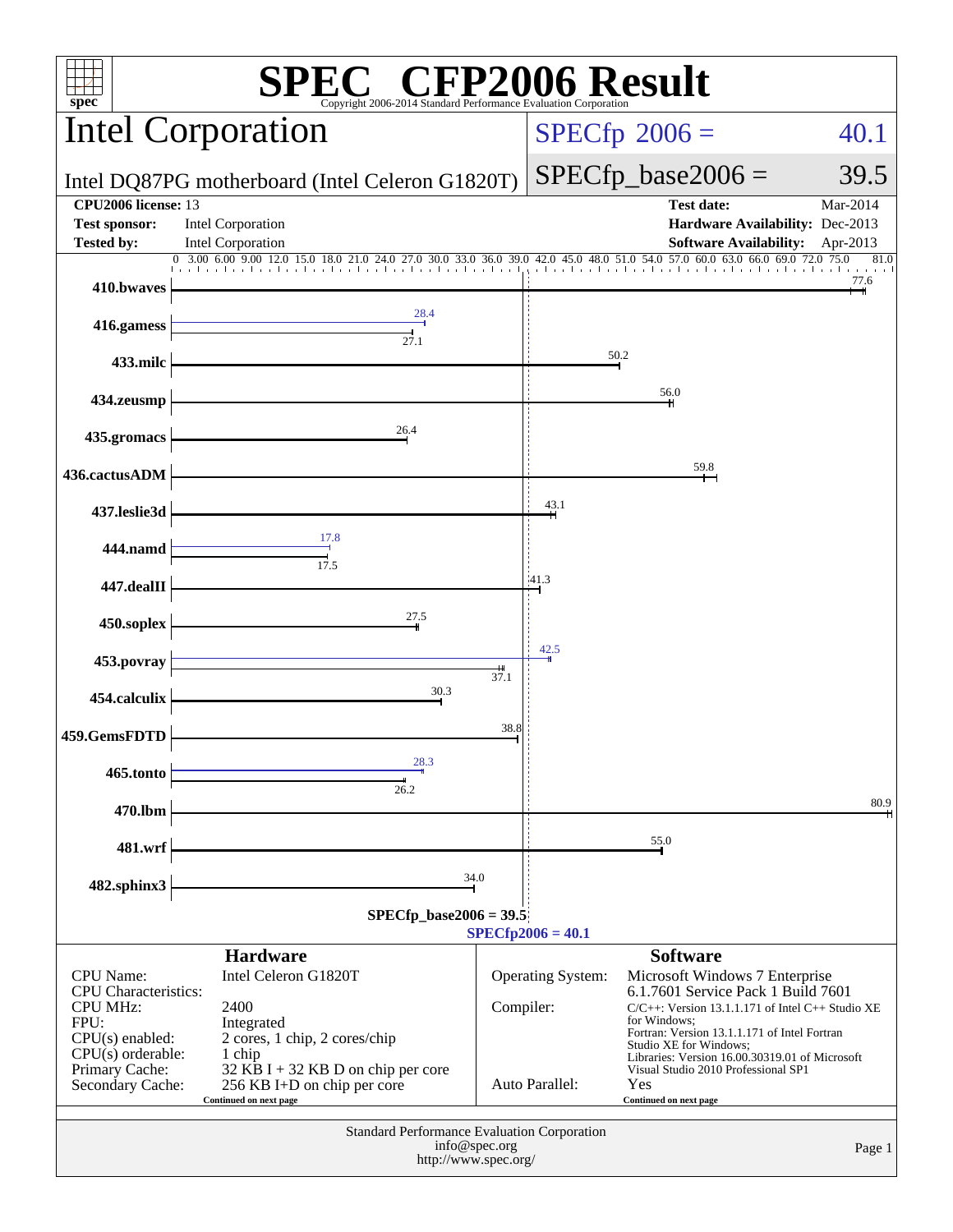Intel Corporation

### $SPECfp2006 = 40.1$  $SPECfp2006 = 40.1$

Intel DQ87PG motherboard (Intel Celeron G1820T)

 $SPECTp\_base2006 = 39.5$ 

| <b>CPU2006 license: 13</b>           |                                                                                                                   |                                                                                 | <b>Test date:</b><br>Mar-2014                                     |
|--------------------------------------|-------------------------------------------------------------------------------------------------------------------|---------------------------------------------------------------------------------|-------------------------------------------------------------------|
| <b>Test sponsor:</b>                 | Intel Corporation                                                                                                 |                                                                                 | Hardware Availability: Dec-2013                                   |
| <b>Tested by:</b>                    | <b>Intel Corporation</b>                                                                                          |                                                                                 | <b>Software Availability:</b><br>Apr-2013                         |
| L3 Cache:<br>Other Cache:<br>Memory: | $2 \text{ MB I+D}$ on chip per chip<br>None<br>4 GB (2 x 2 GB 1Rx8 PC3-12800U-11, running at<br>1333 MHz and CL9) | File System:<br><b>System State:</b><br><b>Base Pointers:</b><br>Peak Pointers: | <b>NTFS</b><br>Default<br>$32/64$ -bit<br>$32/64$ -bit            |
| Disk Subsystem:<br>Other Hardware:   | 250 GB Seagate SATA HDD, 7200 RPM<br>None                                                                         | Other Software:                                                                 | SmartHeap Library Version 10.0 from<br>http://www.microquill.com/ |

| <b>Results Table</b> |  |
|----------------------|--|
|----------------------|--|

|                      | <b>Base</b>    |              |                |       |                | <b>Peak</b> |                |              |                |              |                |              |
|----------------------|----------------|--------------|----------------|-------|----------------|-------------|----------------|--------------|----------------|--------------|----------------|--------------|
| <b>Benchmark</b>     | <b>Seconds</b> | <b>Ratio</b> | <b>Seconds</b> | Ratio | <b>Seconds</b> | Ratio       | <b>Seconds</b> | <b>Ratio</b> | <b>Seconds</b> | <b>Ratio</b> | <b>Seconds</b> | <b>Ratio</b> |
| 410.bwayes           | <u>175</u>     | 77.6         | 174            | 77.9  | 178            | 76.3        | <u>175</u>     | 77.6         | 174            | 77.9         | 178            | 76.3         |
| $ 416$ .gamess       | 726            | 27.0         | 724            | 27.1  | 724            | 27.1        | 689            | 28.4         | 689            | 28.4         | 688            | 28.5         |
| $ 433 \text{.}$ milc | 183            | 50.2         | 183            | 50.3  | 183            | 50.2        | 183            | 50.2         | 183            | 50.3         | 183            | 50.2         |
| $434$ . zeusmp       | 163            | 55.9         | 162            | 56.3  | 163            | 56.0        | 163            | 55.9         | 162            | 56.3         | 163            | 56.0         |
| 435.gromacs          | 270            | 26.4         | 270            | 26.4  | 270            | 26.4        | 270            | 26.4         | 270            | 26.4         | 270            | 26.4         |
| 436.cactusADM        | 200            | 59.7         | 195            | 61.2  | 200            | 59.8        | 200            | 59.7         | 195            | 61.2         | <b>200</b>     | 59.8         |
| 437.leslie3d         | 218            | 43.1         | 221            | 42.6  | 218            | 43.1        | 218            | 43.1         | 221            | 42.6         | 218            | 43.1         |
| 444.namd             | 458            | 17.5         | 458            | 17.5  | 459            | 17.5        | 452            | 17.8         | 452            | 17.8         | 452            | 17.8         |
| $447$ .dealII        | 277            | 41.3         | 277            | 41.4  | 277            | 41.3        | 277            | 41.3         | 277            | 41.4         | 277            | 41.3         |
| $450$ .soplex        | 303            | 27.5         | 301            | 27.7  | 304            | 27.4        | 303            | 27.5         | 301            | 27.7         | 304            | 27.4         |
| $453$ .povray        | 143            | 37.3         | 144            | 36.8  | <u>144</u>     | 37.1        | <u>125</u>     | 42.5         | 125            | 42.6         | 126            | 42.3         |
| 454.calculix         | 273            | 30.3         | 273            | 30.2  | 273            | 30.3        | 273            | 30.3         | 273            | 30.2         | 273            | 30.3         |
| 459.GemsFDTD         | 274            | 38.8         | 274            | 38.8  | 273            | 38.9        | 274            | 38.8         | 274            | 38.8         | 273            | 38.9         |
| 465.tonto            | 375            | 26.2         | 377            | 26.1  | 375            | 26.2        | 348            | 28.3         | 350            | 28.1         | 348            | 28.3         |
| 470.1bm              | 171            | 80.4         | 170            | 80.9  | 170            | 80.9        | 171            | 80.4         | 170            | 80.9         | 170            | 80.9         |
| 481.wrf              | 203            | 55.1         | 203            | 54.9  | 203            | 55.0        | 203            | 55.1         | 203            | 54.9         | <b>203</b>     | 55.0         |
| 482.sphinx3          | 575            | 33.9         | 574            | 34.0  | 574            | 34.0        | 575            | 33.9         | 574            | 34.0         | 574            | 34.0         |

Results appear in the [order in which they were run.](http://www.spec.org/auto/cpu2006/Docs/result-fields.html#RunOrder) Bold underlined text [indicates a median measurement.](http://www.spec.org/auto/cpu2006/Docs/result-fields.html#Median)

#### **[Compiler Invocation Notes](http://www.spec.org/auto/cpu2006/Docs/result-fields.html#CompilerInvocationNotes)**

 To compile these binaries, the Intel Compiler 13.1 was set up to generate 64-bit binaries with the command: "ipsxe-comp-vars.bat intel64 vs2010" (shortcut provided in the Intel(r) Parallel Studio XE 2013 program folder)

#### **[Platform Notes](http://www.spec.org/auto/cpu2006/Docs/result-fields.html#PlatformNotes)**

 Sysinfo program C:\SPEC13.1/Docs/sysinfo \$Rev: 6775 \$ \$Date:: 2011-08-16 #\$ \8787f7622badcf24e01c368b1db4377c running on Clt7C05070FB382 Fri Mar 7 21:59:18 2014

 This section contains SUT (System Under Test) info as seen by some common utilities. To remove or add to this section, see: Continued on next page

> Standard Performance Evaluation Corporation [info@spec.org](mailto:info@spec.org) <http://www.spec.org/>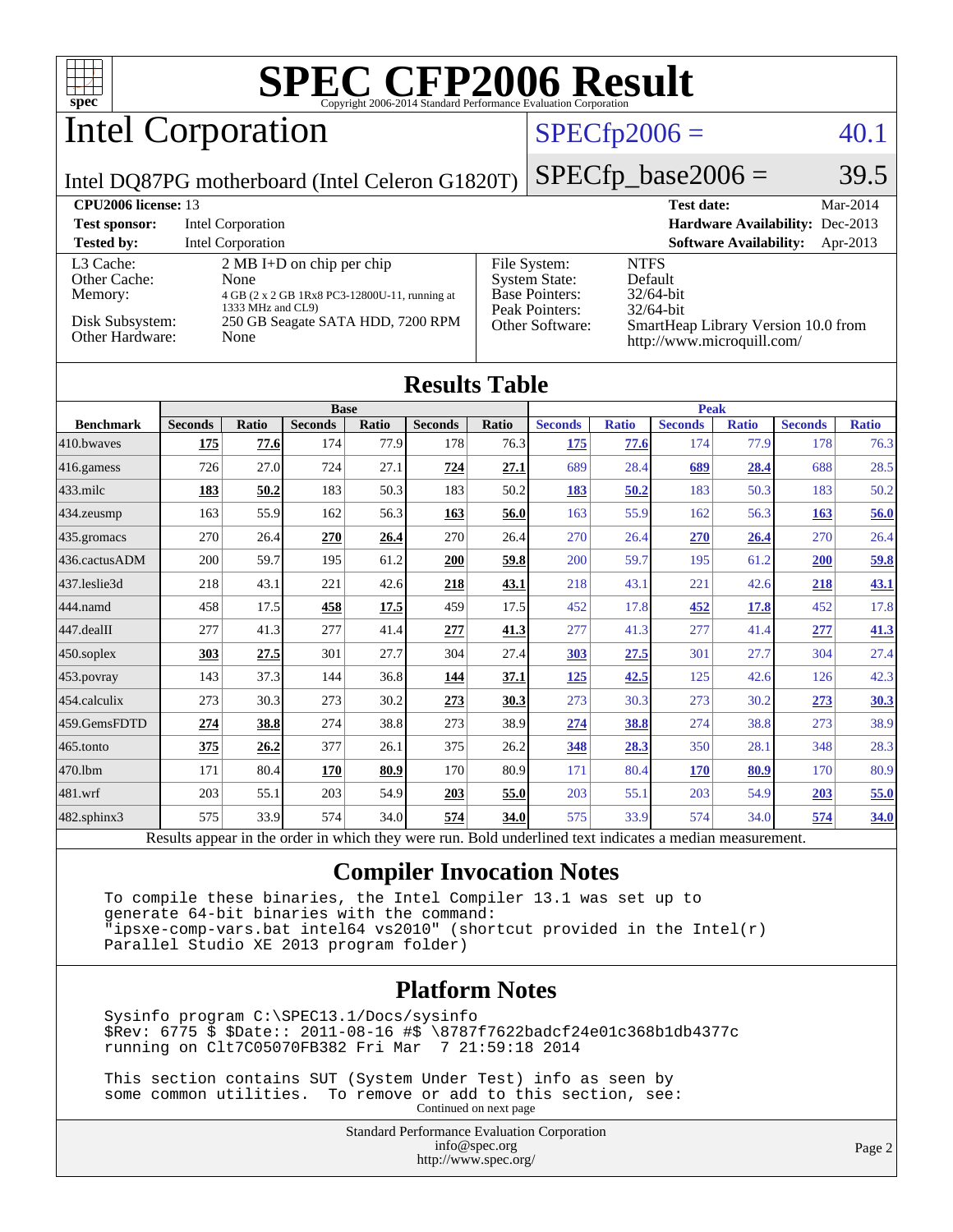

Intel Corporation

 $SPECTp2006 = 40.1$ 

Intel DQ87PG motherboard (Intel Celeron G1820T)

**[Test sponsor:](http://www.spec.org/auto/cpu2006/Docs/result-fields.html#Testsponsor)** Intel Corporation **[Hardware Availability:](http://www.spec.org/auto/cpu2006/Docs/result-fields.html#HardwareAvailability)** Dec-2013 **[Tested by:](http://www.spec.org/auto/cpu2006/Docs/result-fields.html#Testedby)** Intel Corporation **[Software Availability:](http://www.spec.org/auto/cpu2006/Docs/result-fields.html#SoftwareAvailability)** Apr-2013

**[CPU2006 license:](http://www.spec.org/auto/cpu2006/Docs/result-fields.html#CPU2006license)** 13 **[Test date:](http://www.spec.org/auto/cpu2006/Docs/result-fields.html#Testdate)** Mar-2014

 $SPECTp\_base2006 = 39.5$ 

#### **[Platform Notes \(Continued\)](http://www.spec.org/auto/cpu2006/Docs/result-fields.html#PlatformNotes)**

<http://www.spec.org/cpu2006/Docs/config.html#sysinfo>

 Trying 'systeminfo' OS Name : Microsoft Windows 7 Enterprise<br>OS Version : 6.1.7601 Service Pack 1 Build : 6.1.7601 Service Pack 1 Build 7601 System Manufacturer: INTEL\_ System Model : DQ87PG Processor(s) : 1 Processor(s) Installed. [01]: Intel64 Family 6 Model 60 Stepping 3 GenuineIntel ~2400 Mhz BIOS Version : Intel(R) Corp. PGQ8710H.86A.0036.2013.0702.1908, 7/2/2013 Total Physical Memory: 3,749 MB Trying 'wmic cpu get /value' DeviceID : CPU<br>L2CacheSize : 512 L2CacheSize : 512<br>L3CacheSize : 2048 L3CacheSize MaxClockSpeed : 2400 Name : Intel(R) Celeron(R) CPU G1820T @ 2.40GHz NumberOfCores : 2 NumberOfLogicalProcessors: 2

 (End of data from sysinfo program) BIOS: SATA mode set to RAID Windows Disk Driver: Intel Rapid Storage Technology 12.5.0.1066 Windows Chipset Driver: Intel Chipset Driver 9.4.0.1027

#### **[Component Notes](http://www.spec.org/auto/cpu2006/Docs/result-fields.html#ComponentNotes)**

 Tested systems can be used with Shin-G ATX case, PC Power and Cooling 1200W power supply Micron MT8JTF25664AZ-1G6 Series Memory DIMMs

#### **[General Notes](http://www.spec.org/auto/cpu2006/Docs/result-fields.html#GeneralNotes)**

 OMP\_NUM\_THREADS set to number of processors cores KMP\_AFFINITY set to granularity=fine,scatter Binaries compiled on a system with 1x Intel Core i7-860 CPU + 8GB memory using Windows 7 Enterprise 64-bit

## **[Base Compiler Invocation](http://www.spec.org/auto/cpu2006/Docs/result-fields.html#BaseCompilerInvocation)**

[C benchmarks](http://www.spec.org/auto/cpu2006/Docs/result-fields.html#Cbenchmarks): [icl -Qvc10](http://www.spec.org/cpu2006/results/res2014q3/cpu2006-20140701-30178.flags.html#user_CCbase_intel_icc_vc10_9607f3ecbcdf68042245f068e51b40c1) [-Qstd=c99](http://www.spec.org/cpu2006/results/res2014q3/cpu2006-20140701-30178.flags.html#user_CCbase_intel_compiler_c99_mode_1a3d110e3041b3ad4466830521bdad2a)

[C++ benchmarks:](http://www.spec.org/auto/cpu2006/Docs/result-fields.html#CXXbenchmarks) [icl -Qvc10](http://www.spec.org/cpu2006/results/res2014q3/cpu2006-20140701-30178.flags.html#user_CXXbase_intel_icc_vc10_9607f3ecbcdf68042245f068e51b40c1)

Continued on next page

Standard Performance Evaluation Corporation [info@spec.org](mailto:info@spec.org) <http://www.spec.org/>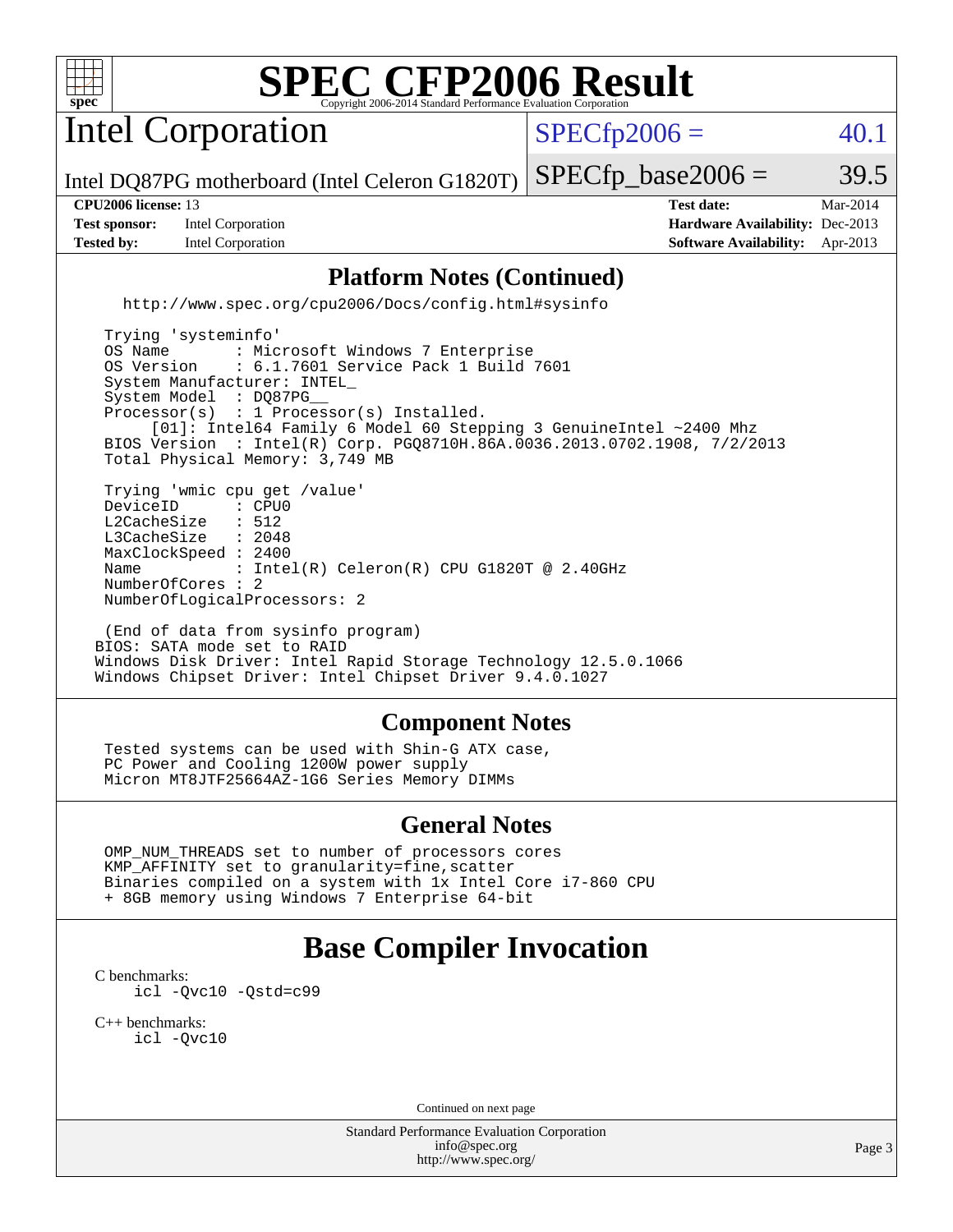

Intel Corporation

 $SPECTp2006 = 40.1$ 

Intel DQ87PG motherboard (Intel Celeron G1820T)

**[Test sponsor:](http://www.spec.org/auto/cpu2006/Docs/result-fields.html#Testsponsor)** Intel Corporation **[Hardware Availability:](http://www.spec.org/auto/cpu2006/Docs/result-fields.html#HardwareAvailability)** Dec-2013 **[Tested by:](http://www.spec.org/auto/cpu2006/Docs/result-fields.html#Testedby)** Intel Corporation **[Software Availability:](http://www.spec.org/auto/cpu2006/Docs/result-fields.html#SoftwareAvailability)** Apr-2013

**[CPU2006 license:](http://www.spec.org/auto/cpu2006/Docs/result-fields.html#CPU2006license)** 13 **[Test date:](http://www.spec.org/auto/cpu2006/Docs/result-fields.html#Testdate)** Mar-2014

 $SPECTp\_base2006 = 39.5$ 

# **[Base Compiler Invocation \(Continued\)](http://www.spec.org/auto/cpu2006/Docs/result-fields.html#BaseCompilerInvocation)**

[Fortran benchmarks](http://www.spec.org/auto/cpu2006/Docs/result-fields.html#Fortranbenchmarks): [ifort](http://www.spec.org/cpu2006/results/res2014q3/cpu2006-20140701-30178.flags.html#user_FCbase_intel_ifort_8a5e5e06b19a251bdeaf8fdab5d62f20)

[Benchmarks using both Fortran and C](http://www.spec.org/auto/cpu2006/Docs/result-fields.html#BenchmarksusingbothFortranandC): [icl -Qvc10](http://www.spec.org/cpu2006/results/res2014q3/cpu2006-20140701-30178.flags.html#user_CC_FCbase_intel_icc_vc10_9607f3ecbcdf68042245f068e51b40c1) [-Qstd=c99](http://www.spec.org/cpu2006/results/res2014q3/cpu2006-20140701-30178.flags.html#user_CC_FCbase_intel_compiler_c99_mode_1a3d110e3041b3ad4466830521bdad2a) [ifort](http://www.spec.org/cpu2006/results/res2014q3/cpu2006-20140701-30178.flags.html#user_CC_FCbase_intel_ifort_8a5e5e06b19a251bdeaf8fdab5d62f20)

## **[Base Portability Flags](http://www.spec.org/auto/cpu2006/Docs/result-fields.html#BasePortabilityFlags)**

| 410.bwaves: -DSPEC CPU P64   |                                                                       |
|------------------------------|-----------------------------------------------------------------------|
| 416.gamess: -DSPEC_CPU_P64   |                                                                       |
| 433.milc: -DSPEC CPU P64     |                                                                       |
| 434.zeusmp: - DSPEC_CPU_P64  |                                                                       |
| 435.gromacs: -DSPEC_CPU_P64  |                                                                       |
|                              | 436.cactusADM: -DSPEC CPU P64 -names: lowercase /assume: underscore   |
| 437.leslie3d: -DSPEC CPU P64 |                                                                       |
| 444.namd: -DSPEC CPU P64 /TP |                                                                       |
|                              | 447.dealII: -DSPEC_CPU_P64 -DDEAL_II_MEMBER_VAR_SPECIALIZATION_BUG    |
|                              | -Qoption, cpp, --ms_incompat_treatment_of_commas_in_macros            |
| 450.soplex: -DSPEC_CPU_P64   |                                                                       |
|                              | 453.povray: -DSPEC_CPU_P64 -DSPEC_CPU_NEED_INVHYP -DNEED_INVHYP       |
|                              | 454.calculix: -DSPEC CPU P64 -DSPEC CPU NOZMODIFIER -names: lowercase |
| 459.GemsFDTD: -DSPEC CPU P64 |                                                                       |
| 465.tonto: -DSPEC CPU P64    |                                                                       |
| 470.1bm: -DSPEC CPU P64      |                                                                       |
|                              | 481.wrf: -DSPEC CPU P64 -DSPEC CPU WINDOWS ICL                        |
| 482.sphinx3: -DSPEC_CPU_P64  |                                                                       |

### **[Base Optimization Flags](http://www.spec.org/auto/cpu2006/Docs/result-fields.html#BaseOptimizationFlags)**

[C benchmarks](http://www.spec.org/auto/cpu2006/Docs/result-fields.html#Cbenchmarks):

[-QxSSE4.2](http://www.spec.org/cpu2006/results/res2014q3/cpu2006-20140701-30178.flags.html#user_CCbase_f-QxSSE42_372695bbe211719895df0310b324a1ca) [-Qipo](http://www.spec.org/cpu2006/results/res2014q3/cpu2006-20140701-30178.flags.html#user_CCbase_f-Qipo) [-O3](http://www.spec.org/cpu2006/results/res2014q3/cpu2006-20140701-30178.flags.html#user_CCbase_f-O3) [-Qprec-div-](http://www.spec.org/cpu2006/results/res2014q3/cpu2006-20140701-30178.flags.html#user_CCbase_f-Qprec-div-) [-Qparallel](http://www.spec.org/cpu2006/results/res2014q3/cpu2006-20140701-30178.flags.html#user_CCbase_f-Qparallel) [-Qansi-alias](http://www.spec.org/cpu2006/results/res2014q3/cpu2006-20140701-30178.flags.html#user_CCbase_f-Qansi-alias) [-Qopt-prefetch](http://www.spec.org/cpu2006/results/res2014q3/cpu2006-20140701-30178.flags.html#user_CCbase_f-Qprefetch_37c211608666b9dff9380561f602f0a8) [-Qauto-ilp32](http://www.spec.org/cpu2006/results/res2014q3/cpu2006-20140701-30178.flags.html#user_CCbase_f-Qauto-ilp32) [/F1000000000](http://www.spec.org/cpu2006/results/res2014q3/cpu2006-20140701-30178.flags.html#user_CCbase_set_stack_space_25d7749c1988d91b7f93afbc0ec53727)

[C++ benchmarks:](http://www.spec.org/auto/cpu2006/Docs/result-fields.html#CXXbenchmarks)

[-QxSSE4.2](http://www.spec.org/cpu2006/results/res2014q3/cpu2006-20140701-30178.flags.html#user_CXXbase_f-QxSSE42_372695bbe211719895df0310b324a1ca) [-Qipo](http://www.spec.org/cpu2006/results/res2014q3/cpu2006-20140701-30178.flags.html#user_CXXbase_f-Qipo) [-O3](http://www.spec.org/cpu2006/results/res2014q3/cpu2006-20140701-30178.flags.html#user_CXXbase_f-O3) [-Qprec-div-](http://www.spec.org/cpu2006/results/res2014q3/cpu2006-20140701-30178.flags.html#user_CXXbase_f-Qprec-div-) [-Qparallel](http://www.spec.org/cpu2006/results/res2014q3/cpu2006-20140701-30178.flags.html#user_CXXbase_f-Qparallel) [-Qansi-alias](http://www.spec.org/cpu2006/results/res2014q3/cpu2006-20140701-30178.flags.html#user_CXXbase_f-Qansi-alias) [-Qopt-prefetch](http://www.spec.org/cpu2006/results/res2014q3/cpu2006-20140701-30178.flags.html#user_CXXbase_f-Qprefetch_37c211608666b9dff9380561f602f0a8) [-Qcxx-features](http://www.spec.org/cpu2006/results/res2014q3/cpu2006-20140701-30178.flags.html#user_CXXbase_f-Qcxx_features_dbf36c8a6dba956e22f1645e4dcd4d98) [-Qauto-ilp32](http://www.spec.org/cpu2006/results/res2014q3/cpu2006-20140701-30178.flags.html#user_CXXbase_f-Qauto-ilp32) [/F1000000000](http://www.spec.org/cpu2006/results/res2014q3/cpu2006-20140701-30178.flags.html#user_CXXbase_set_stack_space_25d7749c1988d91b7f93afbc0ec53727) [shlW64M.lib](http://www.spec.org/cpu2006/results/res2014q3/cpu2006-20140701-30178.flags.html#user_CXXbase_SmartHeap64_c4f7f76711bdf8c0633a5c1edf6e5396)  [-link /FORCE:MULTIPLE](http://www.spec.org/cpu2006/results/res2014q3/cpu2006-20140701-30178.flags.html#user_CXXbase_link_force_multiple2_070fe330869edf77077b841074b8b0b6)

[Fortran benchmarks](http://www.spec.org/auto/cpu2006/Docs/result-fields.html#Fortranbenchmarks):

[-QxSSE4.2](http://www.spec.org/cpu2006/results/res2014q3/cpu2006-20140701-30178.flags.html#user_FCbase_f-QxSSE42_372695bbe211719895df0310b324a1ca) [-Qipo](http://www.spec.org/cpu2006/results/res2014q3/cpu2006-20140701-30178.flags.html#user_FCbase_f-Qipo) [-O3](http://www.spec.org/cpu2006/results/res2014q3/cpu2006-20140701-30178.flags.html#user_FCbase_f-O3) [-Qprec-div-](http://www.spec.org/cpu2006/results/res2014q3/cpu2006-20140701-30178.flags.html#user_FCbase_f-Qprec-div-) [-Qparallel](http://www.spec.org/cpu2006/results/res2014q3/cpu2006-20140701-30178.flags.html#user_FCbase_f-Qparallel) [-Qansi-alias](http://www.spec.org/cpu2006/results/res2014q3/cpu2006-20140701-30178.flags.html#user_FCbase_f-Qansi-alias) [-Qopt-prefetch](http://www.spec.org/cpu2006/results/res2014q3/cpu2006-20140701-30178.flags.html#user_FCbase_f-Qprefetch_37c211608666b9dff9380561f602f0a8) [/F1000000000](http://www.spec.org/cpu2006/results/res2014q3/cpu2006-20140701-30178.flags.html#user_FCbase_set_stack_space_25d7749c1988d91b7f93afbc0ec53727)

[Benchmarks using both Fortran and C](http://www.spec.org/auto/cpu2006/Docs/result-fields.html#BenchmarksusingbothFortranandC):

```
-QxSSE4.2 -Qipo -O3 -Qprec-div- -Qparallel -Qansi-alias
-Qopt-prefetch -Qauto-ilp32 /F1000000000
```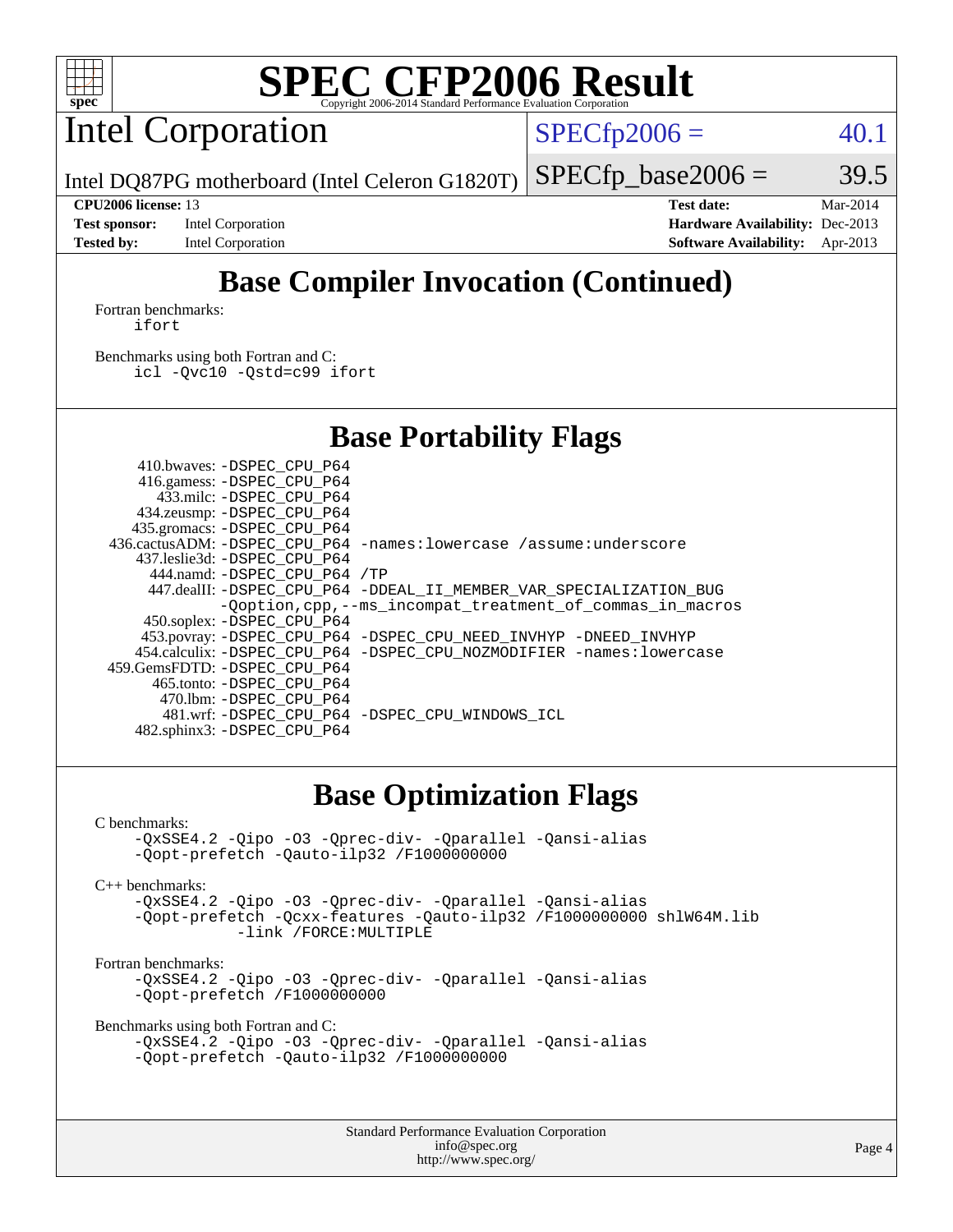

# Intel Corporation

 $SPECfp2006 = 40.1$  $SPECfp2006 = 40.1$ 

Intel DQ87PG motherboard (Intel Celeron G1820T)

**[Test sponsor:](http://www.spec.org/auto/cpu2006/Docs/result-fields.html#Testsponsor)** Intel Corporation **[Hardware Availability:](http://www.spec.org/auto/cpu2006/Docs/result-fields.html#HardwareAvailability)** Dec-2013

**[CPU2006 license:](http://www.spec.org/auto/cpu2006/Docs/result-fields.html#CPU2006license)** 13 **[Test date:](http://www.spec.org/auto/cpu2006/Docs/result-fields.html#Testdate)** Mar-2014 **[Tested by:](http://www.spec.org/auto/cpu2006/Docs/result-fields.html#Testedby)** Intel Corporation **[Software Availability:](http://www.spec.org/auto/cpu2006/Docs/result-fields.html#SoftwareAvailability)** Apr-2013

 $SPECTp\_base2006 = 39.5$ 

## **[Peak Compiler Invocation](http://www.spec.org/auto/cpu2006/Docs/result-fields.html#PeakCompilerInvocation)**

[C benchmarks](http://www.spec.org/auto/cpu2006/Docs/result-fields.html#Cbenchmarks): [icl -Qvc10](http://www.spec.org/cpu2006/results/res2014q3/cpu2006-20140701-30178.flags.html#user_CCpeak_intel_icc_vc10_9607f3ecbcdf68042245f068e51b40c1) [-Qstd=c99](http://www.spec.org/cpu2006/results/res2014q3/cpu2006-20140701-30178.flags.html#user_CCpeak_intel_compiler_c99_mode_1a3d110e3041b3ad4466830521bdad2a)

[C++ benchmarks:](http://www.spec.org/auto/cpu2006/Docs/result-fields.html#CXXbenchmarks) [icl -Qvc10](http://www.spec.org/cpu2006/results/res2014q3/cpu2006-20140701-30178.flags.html#user_CXXpeak_intel_icc_vc10_9607f3ecbcdf68042245f068e51b40c1)

[Fortran benchmarks](http://www.spec.org/auto/cpu2006/Docs/result-fields.html#Fortranbenchmarks): [ifort](http://www.spec.org/cpu2006/results/res2014q3/cpu2006-20140701-30178.flags.html#user_FCpeak_intel_ifort_8a5e5e06b19a251bdeaf8fdab5d62f20)

[Benchmarks using both Fortran and C](http://www.spec.org/auto/cpu2006/Docs/result-fields.html#BenchmarksusingbothFortranandC): [icl -Qvc10](http://www.spec.org/cpu2006/results/res2014q3/cpu2006-20140701-30178.flags.html#user_CC_FCpeak_intel_icc_vc10_9607f3ecbcdf68042245f068e51b40c1) [-Qstd=c99](http://www.spec.org/cpu2006/results/res2014q3/cpu2006-20140701-30178.flags.html#user_CC_FCpeak_intel_compiler_c99_mode_1a3d110e3041b3ad4466830521bdad2a) [ifort](http://www.spec.org/cpu2006/results/res2014q3/cpu2006-20140701-30178.flags.html#user_CC_FCpeak_intel_ifort_8a5e5e06b19a251bdeaf8fdab5d62f20)

### **[Peak Portability Flags](http://www.spec.org/auto/cpu2006/Docs/result-fields.html#PeakPortabilityFlags)**

Same as Base Portability Flags

## **[Peak Optimization Flags](http://www.spec.org/auto/cpu2006/Docs/result-fields.html#PeakOptimizationFlags)**

[C benchmarks](http://www.spec.org/auto/cpu2006/Docs/result-fields.html#Cbenchmarks):

 433.milc: basepeak = yes  $470.1$ bm: basepeak = yes  $482$ .sphinx3: basepeak = yes

#### [C++ benchmarks:](http://www.spec.org/auto/cpu2006/Docs/result-fields.html#CXXbenchmarks)

 444.namd: [-QxSSE4.2](http://www.spec.org/cpu2006/results/res2014q3/cpu2006-20140701-30178.flags.html#user_peakPASS2_CXXFLAGSPASS2_LDFLAGS444_namd_f-QxSSE42_372695bbe211719895df0310b324a1ca)(pass 2) [-Qprof\\_gen](http://www.spec.org/cpu2006/results/res2014q3/cpu2006-20140701-30178.flags.html#user_peakPASS1_CXXFLAGSPASS1_LDFLAGS444_namd_Qprof_gen)(pass 1) [-Qprof\\_use](http://www.spec.org/cpu2006/results/res2014q3/cpu2006-20140701-30178.flags.html#user_peakPASS2_CXXFLAGSPASS2_LDFLAGS444_namd_Qprof_use)(pass 2) [-Qipo](http://www.spec.org/cpu2006/results/res2014q3/cpu2006-20140701-30178.flags.html#user_peakOPTIMIZE444_namd_f-Qipo) [-O3](http://www.spec.org/cpu2006/results/res2014q3/cpu2006-20140701-30178.flags.html#user_peakOPTIMIZE444_namd_f-O3) [-Qprec-div-](http://www.spec.org/cpu2006/results/res2014q3/cpu2006-20140701-30178.flags.html#user_peakOPTIMIZE444_namd_f-Qprec-div-) [-Oa](http://www.spec.org/cpu2006/results/res2014q3/cpu2006-20140701-30178.flags.html#user_peakOPTIMIZE444_namd_f-Oa) [-Qauto-ilp32](http://www.spec.org/cpu2006/results/res2014q3/cpu2006-20140701-30178.flags.html#user_peakCXXOPTIMIZE444_namd_f-Qauto-ilp32) [/F1000000000](http://www.spec.org/cpu2006/results/res2014q3/cpu2006-20140701-30178.flags.html#user_peakEXTRA_LDFLAGS444_namd_set_stack_space_25d7749c1988d91b7f93afbc0ec53727) -link /FORCE: MULTIPLE

447.dealII: basepeak = yes

 $450$ .soplex: basepeak = yes

 453.povray: [-QxSSE4.2](http://www.spec.org/cpu2006/results/res2014q3/cpu2006-20140701-30178.flags.html#user_peakPASS2_CXXFLAGSPASS2_LDFLAGS453_povray_f-QxSSE42_372695bbe211719895df0310b324a1ca)(pass 2) [-Qprof\\_gen](http://www.spec.org/cpu2006/results/res2014q3/cpu2006-20140701-30178.flags.html#user_peakPASS1_CXXFLAGSPASS1_LDFLAGS453_povray_Qprof_gen)(pass 1) [-Qprof\\_use](http://www.spec.org/cpu2006/results/res2014q3/cpu2006-20140701-30178.flags.html#user_peakPASS2_CXXFLAGSPASS2_LDFLAGS453_povray_Qprof_use)(pass 2) [-Qipo](http://www.spec.org/cpu2006/results/res2014q3/cpu2006-20140701-30178.flags.html#user_peakOPTIMIZE453_povray_f-Qipo) [-O3](http://www.spec.org/cpu2006/results/res2014q3/cpu2006-20140701-30178.flags.html#user_peakOPTIMIZE453_povray_f-O3) [-Qprec-div-](http://www.spec.org/cpu2006/results/res2014q3/cpu2006-20140701-30178.flags.html#user_peakOPTIMIZE453_povray_f-Qprec-div-) [-Qunroll4](http://www.spec.org/cpu2006/results/res2014q3/cpu2006-20140701-30178.flags.html#user_peakOPTIMIZE453_povray_f-Qunroll_013b1c0ea3aa84ef2c65e488bcc3d968) [-Qansi-alias](http://www.spec.org/cpu2006/results/res2014q3/cpu2006-20140701-30178.flags.html#user_peakOPTIMIZE453_povray_f-Qansi-alias) [-Qauto-ilp32](http://www.spec.org/cpu2006/results/res2014q3/cpu2006-20140701-30178.flags.html#user_peakCXXOPTIMIZE453_povray_f-Qauto-ilp32) [/F1000000000](http://www.spec.org/cpu2006/results/res2014q3/cpu2006-20140701-30178.flags.html#user_peakEXTRA_LDFLAGS453_povray_set_stack_space_25d7749c1988d91b7f93afbc0ec53727) [shlW64M.lib](http://www.spec.org/cpu2006/results/res2014q3/cpu2006-20140701-30178.flags.html#user_peakEXTRA_LIBS453_povray_SmartHeap64_c4f7f76711bdf8c0633a5c1edf6e5396)

[Fortran benchmarks](http://www.spec.org/auto/cpu2006/Docs/result-fields.html#Fortranbenchmarks):

 $410.bwaves: basepeak = yes$  416.gamess: [-QxSSE4.2](http://www.spec.org/cpu2006/results/res2014q3/cpu2006-20140701-30178.flags.html#user_peakPASS2_FFLAGSPASS2_LDFLAGS416_gamess_f-QxSSE42_372695bbe211719895df0310b324a1ca)(pass 2) [-Qprof\\_gen](http://www.spec.org/cpu2006/results/res2014q3/cpu2006-20140701-30178.flags.html#user_peakPASS1_FFLAGSPASS1_LDFLAGS416_gamess_Qprof_gen)(pass 1) [-Qprof\\_use](http://www.spec.org/cpu2006/results/res2014q3/cpu2006-20140701-30178.flags.html#user_peakPASS2_FFLAGSPASS2_LDFLAGS416_gamess_Qprof_use)(pass 2) [-Qipo](http://www.spec.org/cpu2006/results/res2014q3/cpu2006-20140701-30178.flags.html#user_peakOPTIMIZE416_gamess_f-Qipo) [-O3](http://www.spec.org/cpu2006/results/res2014q3/cpu2006-20140701-30178.flags.html#user_peakOPTIMIZE416_gamess_f-O3) [-Qprec-div-](http://www.spec.org/cpu2006/results/res2014q3/cpu2006-20140701-30178.flags.html#user_peakOPTIMIZE416_gamess_f-Qprec-div-) [-Qunroll2](http://www.spec.org/cpu2006/results/res2014q3/cpu2006-20140701-30178.flags.html#user_peakOPTIMIZE416_gamess_f-Qunroll_1d9456aa650e77fc2a0cf43cef3fa08c) [-Ob0](http://www.spec.org/cpu2006/results/res2014q3/cpu2006-20140701-30178.flags.html#user_peakOPTIMIZE416_gamess_f-Ob_n_fbe6f6428adb7d4b74b1e99bb2444c2d) [-Qansi-alias](http://www.spec.org/cpu2006/results/res2014q3/cpu2006-20140701-30178.flags.html#user_peakOPTIMIZE416_gamess_f-Qansi-alias) [-Qscalar-rep-](http://www.spec.org/cpu2006/results/res2014q3/cpu2006-20140701-30178.flags.html#user_peakOPTIMIZE416_gamess_f-Qscalar-rep_02cb9e11a5340d80ab3062d84e5dfb2e) [/F1000000000](http://www.spec.org/cpu2006/results/res2014q3/cpu2006-20140701-30178.flags.html#user_peakEXTRA_LDFLAGS416_gamess_set_stack_space_25d7749c1988d91b7f93afbc0ec53727) Continued on next page

> Standard Performance Evaluation Corporation [info@spec.org](mailto:info@spec.org) <http://www.spec.org/>